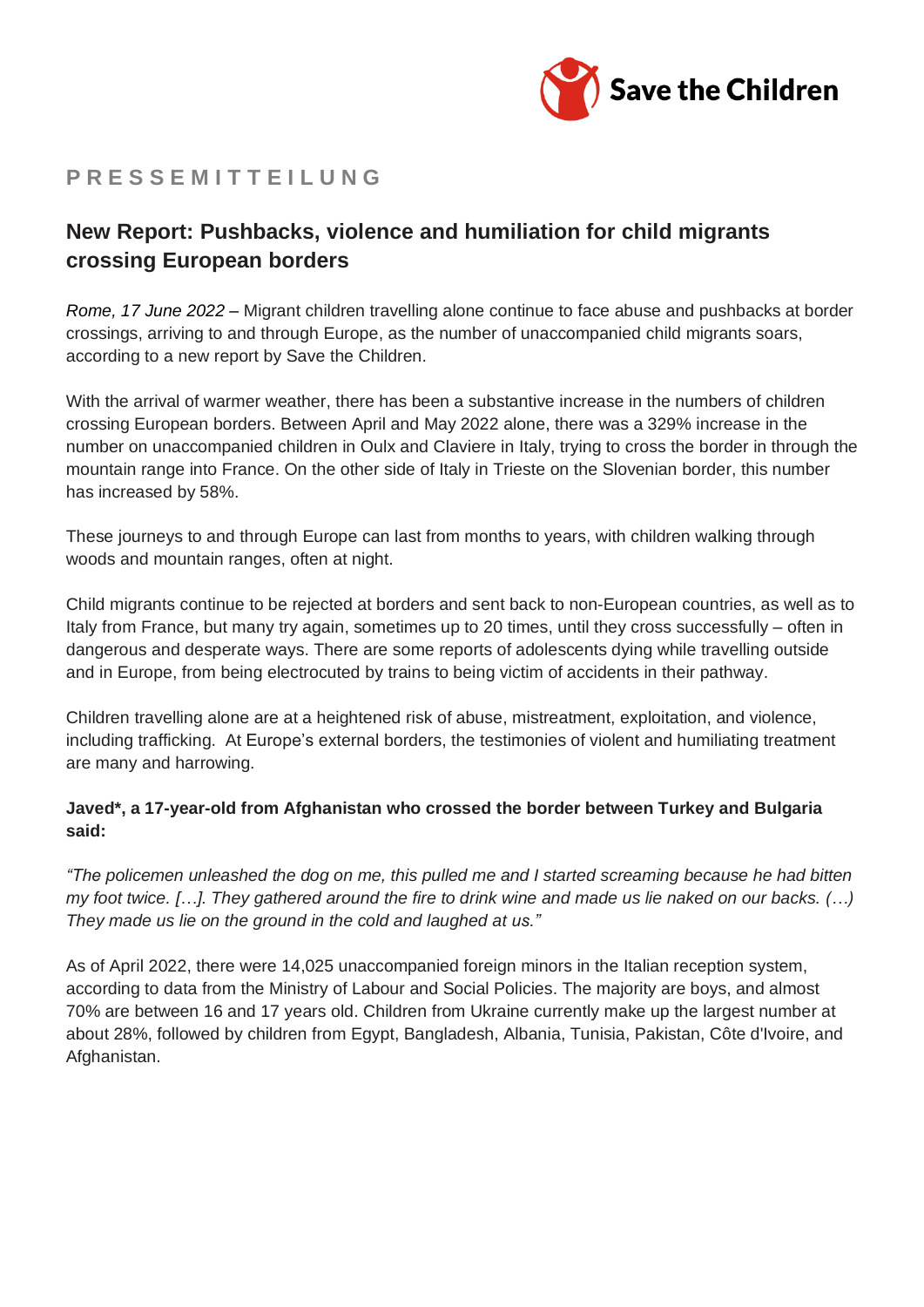Though those fleeing Ukraine make up the majority of new arrivals in Italy, they are often hosted by relatives or foster families, and are free to cross borders in the European Union with no pushbacks. There is a stark contrast in the treatment of children from other countries.

#### **Raffaela Milano, Director of Italy-Europe Programs at Save the Children Italy, said:**

*"Refugees from Ukraine, with admirable solidarity, are welcomed at motorway crossings with donations of food, clothes and a dignified treatment that does Italy and Europe honour. But in Northern Italy, clothes, documents, and other abandoned objects testify to the passage of people similarly fleeing from* deprivation and violations of their rights, but coming from other states, forced to travel in the shadows, *crossing borders in the dark to a Europe that closes its doors to them."*

The report, *Hidden in Plain Sight,* is based on interviews with migrant children along the border routes in Northern Italy. The children's testimonies were collected by Save the Children together with journalist Daniele Biella. Between April and May 2022 the research team was in Trieste, point of entry into Italy for those who arrive through the so-called Balkan route, as well as in two other border areas of Northern Italy: in Oulx, Claviere and in Ventimiglia, at the border with France.

In a profoundly changed world scenario there are obvious traces of a two-tier refugee response in Europe, which is ready to open arms and doors for a population fleeing the conflict in Ukraine, but at the same time gloomy, brutal and willing to use unjustified force against defenceless people, "guilty" of not having valid documents for entry, in fact in the same way in need of a place to take refuge.

Save the Children is calling for the European Commission to adopt a Recommendation to Member States for the adoption and implementation of policies aimed at ensuring the full protection of unaccompanied minors at the external and internal borders of Europe and on the territories of the Member States, promoting their well-being and psychophysical development through strategies aimed at school and training inclusion and speeding up the procedures that concern unaccompanied minors, including family reunification.

We also ask European governments to refrain from using practices that erroneously distinguish between categories of refugees, respecting international law and the principle of non-refoulement, allowing access to all asylum seekers, and to extend established good practices.

#### **Bei Interviewanfragen wenden Sie sich bitte an unsere Pressestelle. Aktuelle Informationen finden Sie auf Twitter [@SaveChildrenDE.](https://eur05.safelinks.protection.outlook.com/?url=https%3A%2F%2Ftwitter.com%2FSaveChildrenDE&data=04%7C01%7Csilke.zorn%40savethechildren.de%7C7cbed3dfab904da6ccfc08da0125d679%7C7e675e17e6ed49b38fb77005366df847%7C0%7C0%7C637823559276162466%7CUnknown%7CTWFpbGZsb3d8eyJWIjoiMC4wLjAwMDAiLCJQIjoiV2luMzIiLCJBTiI6Ik1haWwiLCJXVCI6Mn0%3D%7C3000&sdata=h5y0UHqbOt9DkEY0BFj3EVG%2B5vcKH%2BJa50yAatGpqmY%3D&reserved=0)**

#### **Kontakt:**

Save the Children Deutschland e.V. Pressestelle – Marie-Sophie Schwarzer Tel.: +49 (0)30 – 27 59 59 79 – 226 Mail: [marie.schwarzer@savethechildren.de](mailto:marie.schwarzer@savethechildren.de)